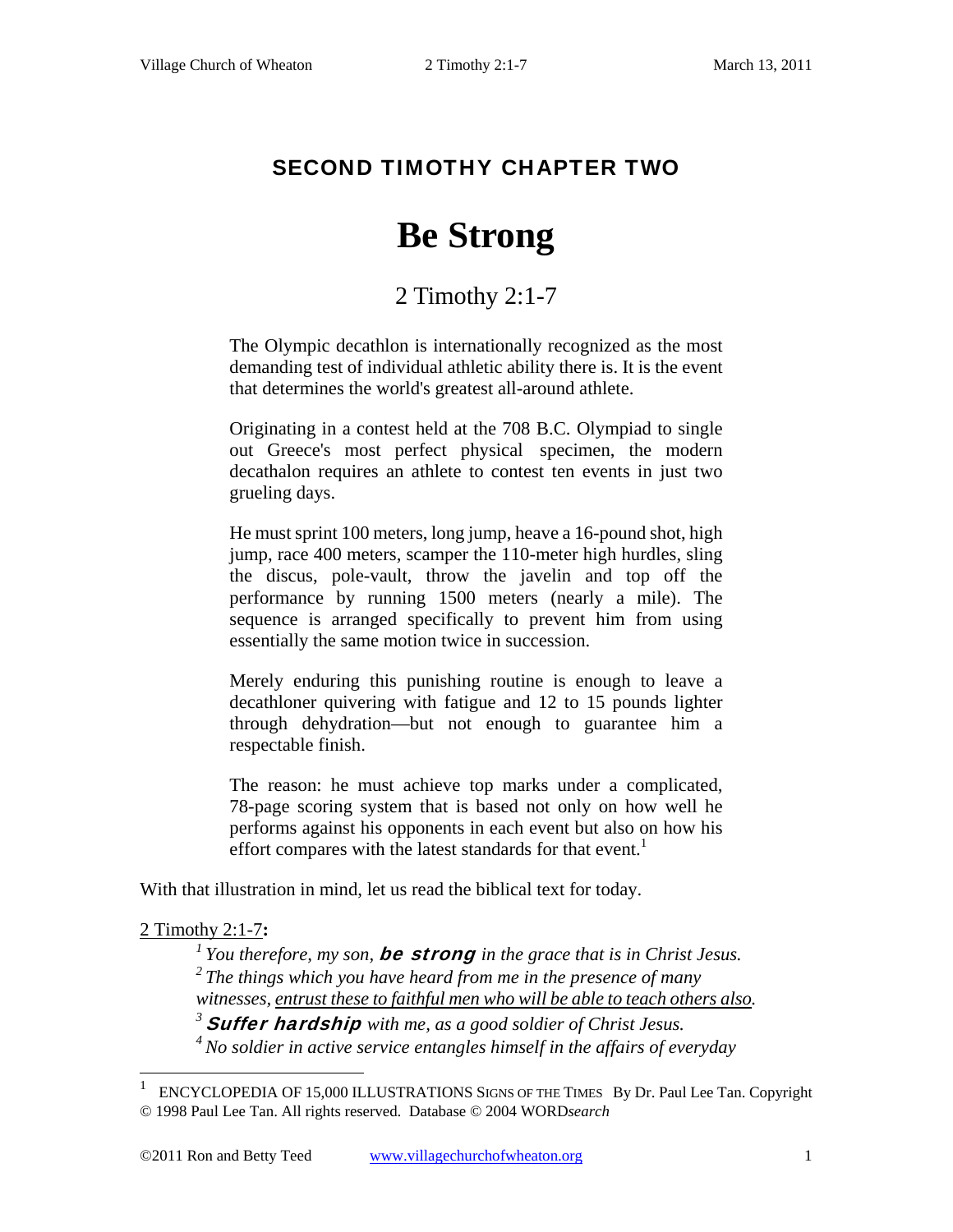*life, so that he may please the one who enlisted him as a soldier. 5 Also if anyone competes as an* athlete*, he does not win* the prize *unless he competes according to the rules.* 

*6 The hard-working farmer ought to be the first to receive his share of the crops.* 

*7 Consider what I say, for the Lord will give you understanding in everything.* 

I imagine you all have committed First Timothy, especially chapter one verse seven, to memory by now, but if there might be one or possibly even two who have not, here is what it says:

#### 2 Timothy 1:6-8**:**

*6 For this reason I remind you to kindle afresh the gift of God which is in you through the laying on of my hands.* 

*7 For God has not given us a spirit of timidity, but of power and love and discipline.* 

*8 Therefore do not be ashamed of the testimony of our Lord or of me His prisoner, but join with me in suffering for the gospel according to the power of God,* 

Now after everything that Paul taught Timothy in chapter one, examples of faith on the part of Lois and Eunice, Paul himself, and Onesiphorus. Timothy also heard from Paul about the Holy Spirit's gift to Timothy, the great salvation that is waiting for him and everyone else who perseveres. Paul begins chapter two by telling Timothy to be strong just as he had been strong.

### Acts 9:22 **:**

*22 But Saul kept increasing in strength and confounding the Jews who lived at Damascus by proving that this Jesus is the Christ.* 

### Ephesians 6:10:

*10 Be strong in the Lord and in the strength of His might.* 

Timothy could be strong because of the grace which was given to him by Christ, as we saw in 2 Timothy 1:9.

### 2 Timothy 1:9:

*9 who has saved us and called us with a holy calling, not according to our works, but according to His own purpose and grace which was granted us in Christ Jesus from all eternity,* 

Now, as we begin 2 Timothy chapter two, note the contrast in language as Paul moves from verse one to verse three. First, he addresses Timothy as his *"son"* though the Greek literally means *"child."* No doubt at some time in your life, whether it was with your own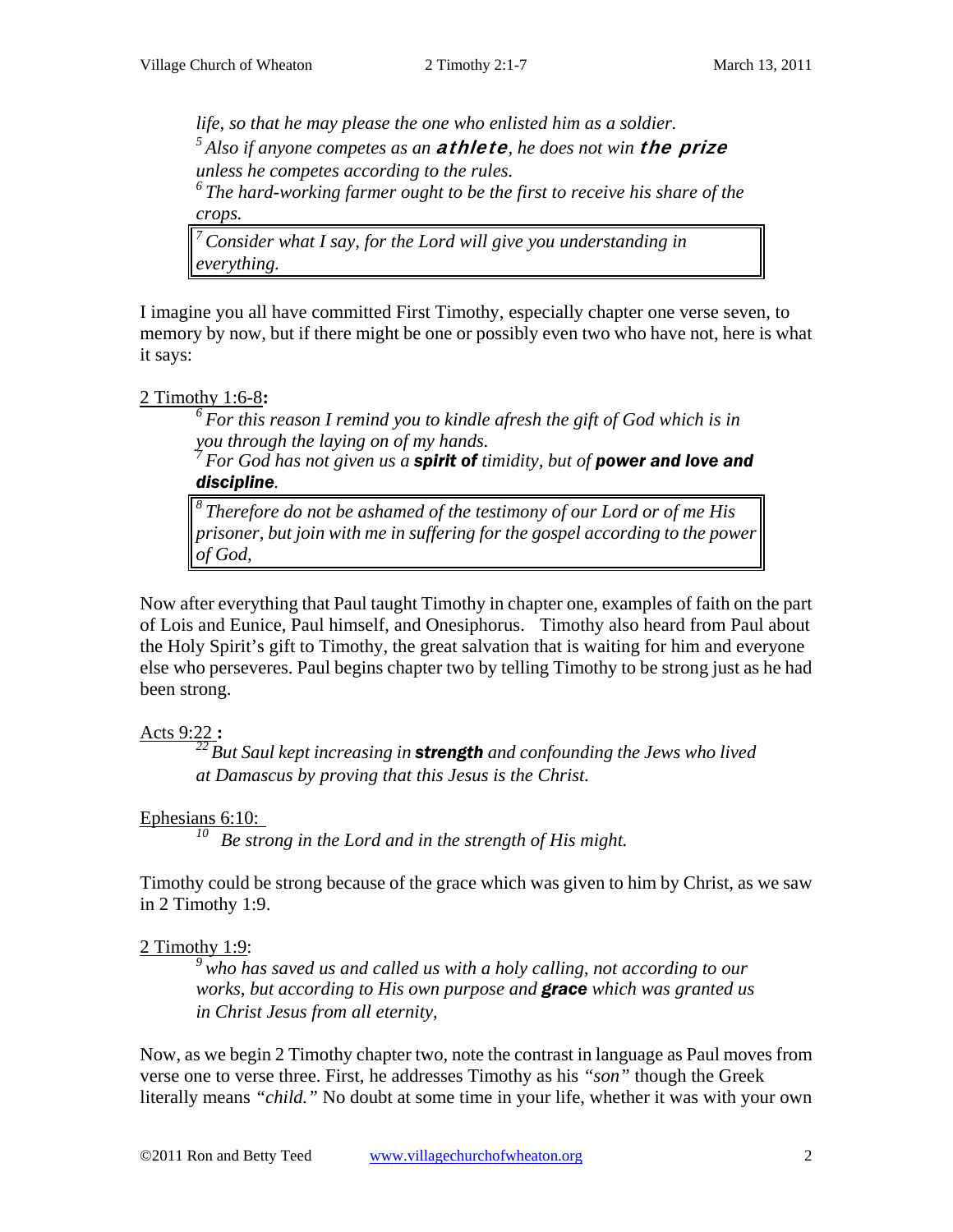child or by observing someone else's, you have seen a little boy don a *"helmet,"* perhaps a toy or one made out of newspaper, and then go marching around like a soldier. Paul here is talking to a young man whom he affectionately considers his son and is offering him an invitation: to become a soldier for Christ, and in the process to become stronger and more mature in his faith walk. Paul points out that Timothy will be a real soldier, a soldier in a spiritual warfare, and as such he will suffer hardship.

You see, Paul knows that Timothy's strength will grow if he uses *the gifts* which Jesus' grace has provided him. Paul uses language that suggests the strong love of a father for his son: *"my child."* As we look ahead in this chapter we see that what the teacher-father (Paul) wants the son (Timothy) to do is outlined in verses 1-7. The example which the father is setting is described in verses 8-10a. Then what *all believers* should remember about how faithfulness to Christ is rewarded, and unfaithfulness punished, is covered in verses 10-13.

Now, looking at verse two of this chapter, we see that one way of becoming strong in grace is to give others what you have, the truth of the gospel message (salvation) which captured both your heart and your mind. When I [Betty] was studying Christian Education this verse was the motto for most of our courses. What we were learning, we were to teach to others, who would in turn teach even more individuals. In that way the Gospel and biblical truth would be perpetuated. However, we were to be careful about the quality of person whom we were to train as teachers. They must meet the biblical standards. Here Paul is entrusting Timothy with the task. He will be a teacher, even better, he will teach more teachers. Paul's life is almost over. He is passing the baton so to speak to Timothy, who, in turn, will pass it on to others. Timothy must only select men who are trustworthy and capable to be teachers themselves (see 1 Tim. 3:2).

This Gospel of salvation, is described as "*The things which you have heard from me in the presence of many witnesses" (2:2).* This probably refers to the journeys Timothy took with Paul and the many sermons he had heard Paul preach. It may also include a collection of Paul's sermons and lessons that he had provided Timothy.

Many men had also heard Paul's preaching and teaching, and many of them had come to believe, and so many of them were willing to teach. The man who was judged reliable and who was trusted enough to teach the Gospel also had to expect, and be willing to endure, hardship. "Suffer hardship *with me, as a good soldier of Christ Jesus"* (2 Timothy 2:3). When a man or woman fights hard for the cause of Christ, and lives according to the rules given by God, he/she will receive a generous reward.<sup>2</sup>

### 2 Timothy 2:4-7**:**

 $4$  No soldier in active service entangles himself in the affairs of everyday  $l$  *ife*, **so that he may please the one who enlisted him as a soldier**. <sup>5</sup> Also if anyone competes as an athlete, he does not win the prize unless he

 2 Hendriksen, William and Kistemaker, Simon J., *Baeker New Testament Commentary-Exposition of Thessalonians, the Pastorals, and Hebrews.* Grand Rapids, MI: Baker Academic. ©1055. WORDsearch CROSS e-book, 245-247.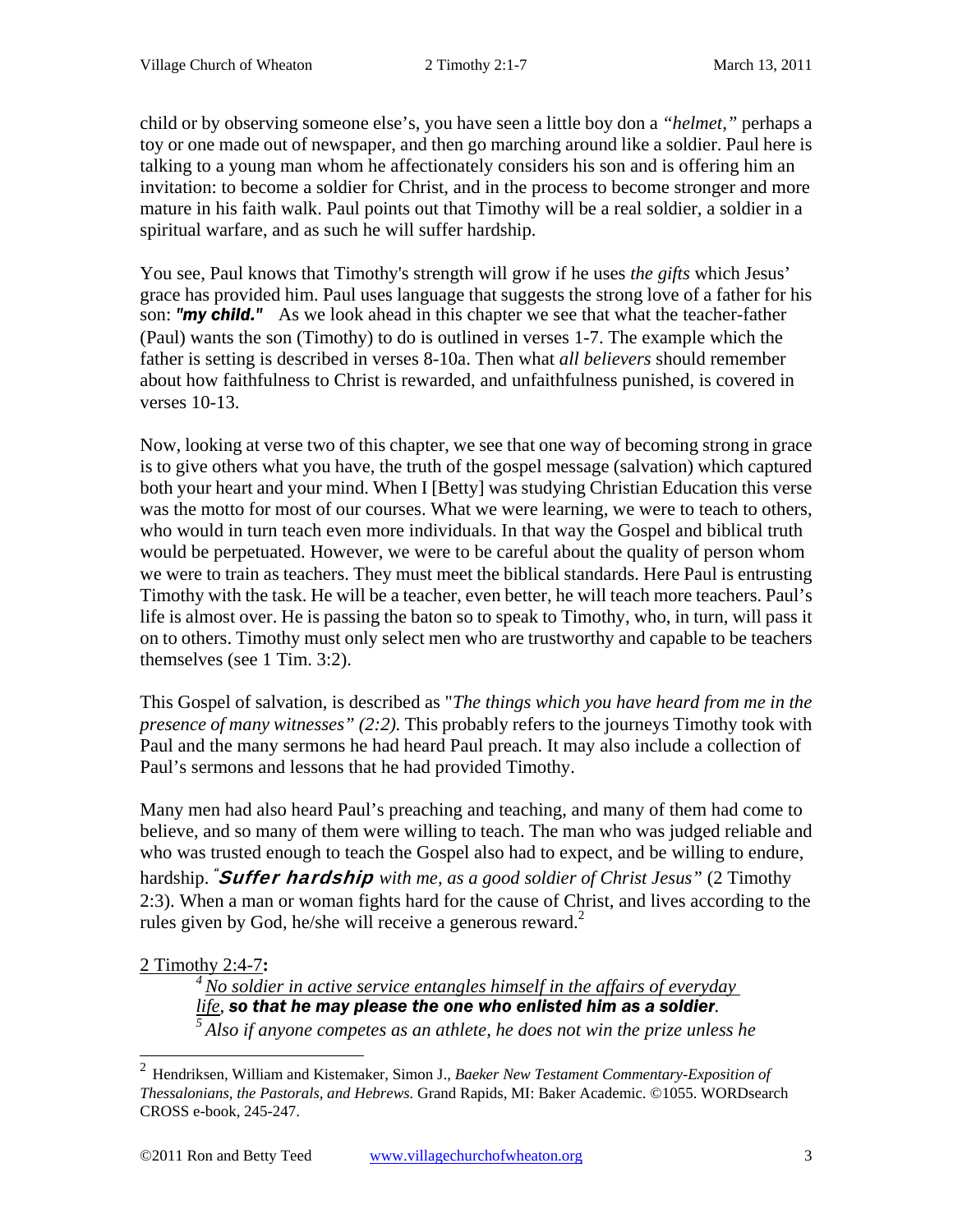*competes according to the rules. 6 The hard-working farmer ought to be the first to receive his share of the crops.* 3 *Consider what I say, for the Lord will give you understanding in everything.* 

Lest you think these words only apply to those called to vocational ministry, you need to think again. Every Christian is considered to be a **soldier in God's army**. The last chapter of Ephesians tells us that all believers are fighting a spiritual battle and that they need to put on the armor of God.

Ephesians 6:10-17:

*10 Finally, be strong in the Lord and in the strength of His might. <sup>11</sup>Put on the full armor of God, so that you will be able to stand firm against the schemes of the devil. 12 For our struggle is not against flesh and blood, but against the rulers, against the powers, against the world forces of this darkness, against the spiritual forces of wickedness in the heavenly places. 13 Therefore, take up the full armor of God, so that you will be able to resist in the evil day, and having done everything, to stand firm. 14 Stand firm therefore, HAVING GIRDED YOUR LOINS WITH TRUTH, and HAVING PUT ON THE BREASTPLATE OF RIGHTEOUSNESS, 15 and having shod YOUR FEET WITH THE PREPARATION OF THE GOSPEL OF PEACE; 16 in addition to all, taking up the shield of faith with which you will be able to extinguish all the flaming arrows of the evil one. 17 And take THE HELMET OF SALVATION, and the sword of the Spirit, which is the word of God.* 

Paul emphasizes his point to Timothy, and to us, by giving three illustrations. We see the first in verse 4.

2 Timothy 2:4

*4 No soldier in active service entangles himself in the affairs of everyday life, so that he may please the one who enlisted him as a soldier.* 

Imagine a soldier in the middle of battle going to his sergeant or his lieutenant and saying, *"Sir, I'm sorry to have to leave, but I have to go over into the city to see about some business; and then I have a date with a local girl, and I just won't be able to be here for the battle tonight!"* A great many Christians are trying to fight like that today! *4*

If you claim to be a believer you have to establish your priorities and you have to expect to

 3 Reward. Footnote mine.

<sup>4</sup> J. Vernon McGee, *– Thru The Bible with J. Vernon McGee*, (Nashville, TN: Thomas Nelson, 1983), WORD*search* CROSS e-book, Under: *"Chapter 2".*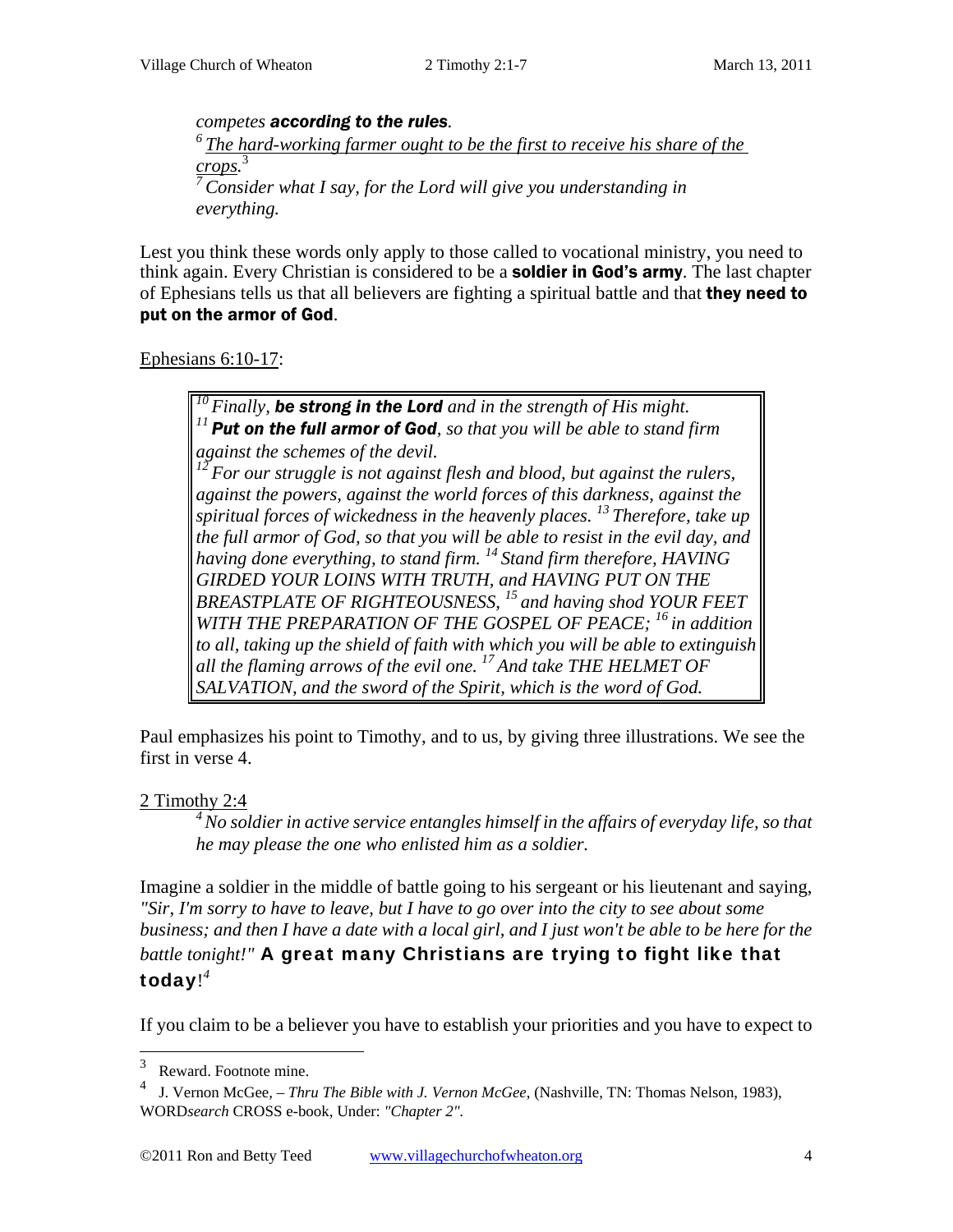endure trials, hardship, and rejection. If you cannot handle rejection the ministry is probably not the life for you. Now, believe it or not, there are those who interpret this verse to mean that a Christian is not to get married, even though marriage is not mentioned.

Note that Paul is talking here about being so entangled in worldliness that one is not able to live the Christian life. $5$ 

Now, what is *"worldliness"*? Some think it is merely a list of do's and don'ts. But, while behavior is involved, worldliness is much more. It refers to adopting the world's value system and philosophies. It involves the attitude of *"everything else comes before doing God's will."* Worldliness is anything that interferes with your relationship with God. J. Vernon McGee tells the following story.

> *"Let me give you an example. A lady called me one morning while I was a pastor in Los Angeles. She said, 'I was at church yesterday when you asked for those who wanted to accept Christ. Well, I did accept Christ, but I made no move to come forward for a particular reason that I want to tell you about. My husband died recently and left me the operation of our liquor store. I am calling you now because I don't think I can continue operating it. If you say to get a hammer and break every bottle, I'll do it. But tell me what I should do.' What would you have said? I'll tell you what I told her, 'Don't go in there and break bottles. You won't stop the liquor business by breaking up a few bottles. If you could, I'd be in favor it. But that has been your only income. I would say that you should sell the store and get out of the business.'" <sup>6</sup>*

This story tells us basically that we are **not to entangle** ourselves in such things that might get in the way of fighting the good fight by using the armor and power that God provides us. "The children of God are to recognize that they are soldiers. And we are to recognize that the Christian life is not a playground; it is a battlefield. It is a battlefield where battles are being won, and where battles are being lost also."<sup>7</sup> The moment you get out of bed in the morning you step out onto a battlefield.

Then, because some might not relate to the illustration of a soldier, as he moves to verse five, Paul uses another comparison.

### 2 Timothy 2:5: *"*

*Also if anyone competes as an athlete, he does not win the prize unless he competes according to the rules."* 

 5 Ibid.

<sup>6</sup> Ibid.

<sup>7</sup> J. Vernon McGee, *– Thru The Bible with J. Vernon McGee*, (Nashville, TN: Thomas Nelson, 1983), WORD*search* CROSS e-book, Under: *"Chapter 25".*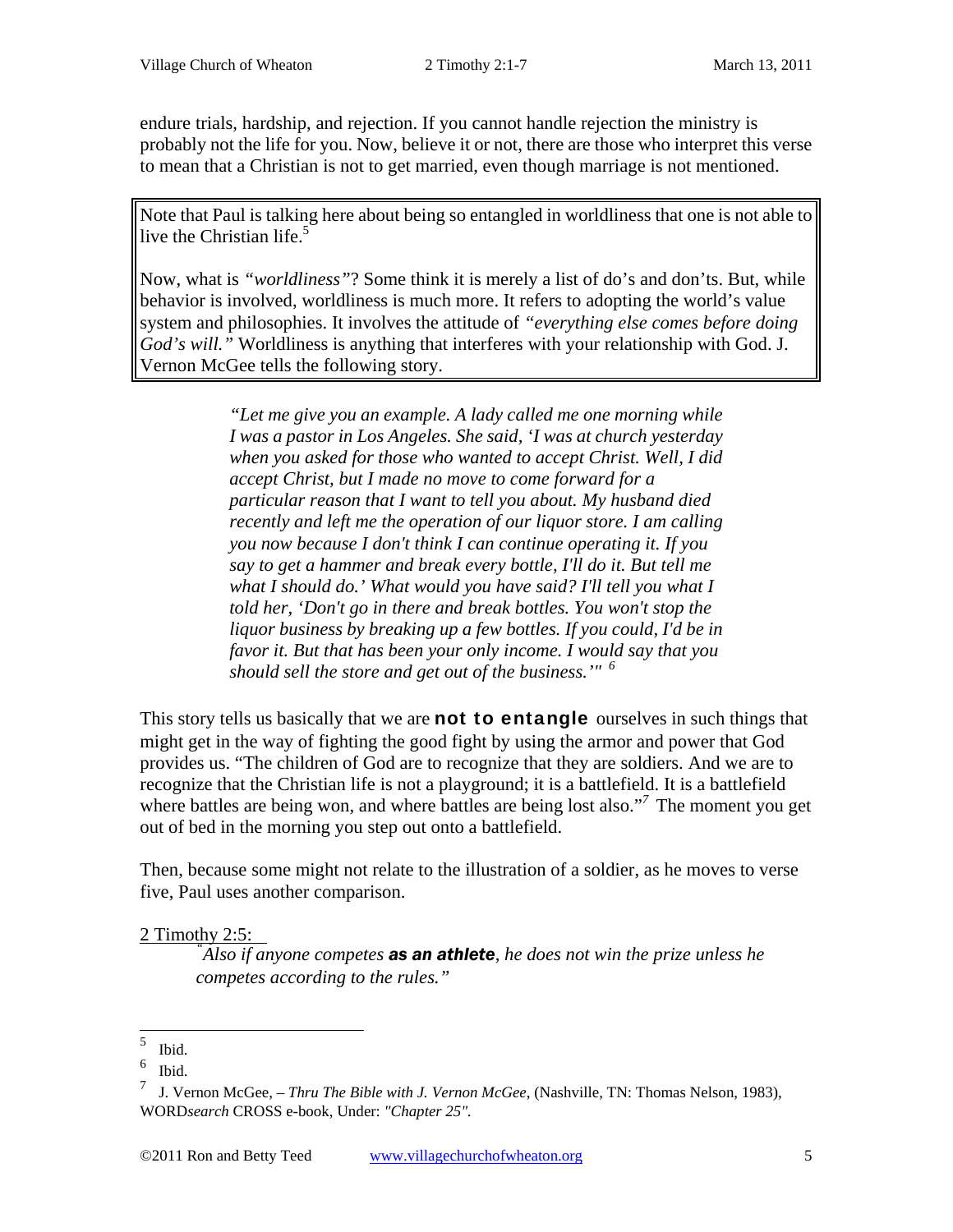It is rather obvious to recognize that every athlete wants to win the gold medal, not the silver or the bronze, but the gold; and he/she will do everything he/she can to be the winner. As we saw in the opening illustration this morning, competing for the prize can be grueling and take its toll on the athlete. In several of his writings Paul likened the Christian life to a footrace, and he said:

Philippians 3:14 (NLT): *14 I press on to reach the end of the race and receive the heavenly prize for which God, through Christ Jesus, is calling us.* 

Paul also said in 1 Corinthians 9:24-27 (NLT)

*24 Don't you realize that in a race everyone runs, but only one person gets the prize? So run to win! 25 All athletes are disciplined in their training. They do it to win a prize that will fade away, but we do it for an eternal prize. 26 So I run with purpose in every step. I am not just shadowboxing. 27 I discipline my body like an athlete, training it to do what it should. Otherwise, I fear that after preaching to others I myself might be disqualified.* 

Paul's goal was to run the Christian race in such a way that the One who is at the end of the race -- the Lord Jesus -- would be able to reward him and be able to say, *"Well done, good and faithful slave. You were faithful with a few things, I will put you in charge of many things; enter into the joy of your master"* (Matthew 25:21). God wants to see you win the race and He will give you all the power you need to do so, if you have accepted His Son's death and resurrection as payment for your sin, and if you ask for it. $^8$ 

Again Paul seems to want to be sure that everyone understands his point so he uses yet another comparison in verse six.

### 2 Timothy 2:6:

*The hard-working farmer ought to be the first to receive his share of the crops.* 

Do you ever plant a vegetable garden? You then have the vegetables, the crop, for you and your family to eat. When there is a bountiful crop you may share the vegetables with other people. In the same way, the farmer who grows a whole field of food certainly then has food for his family, before it goes to others.

God gave us sixty-six books in the Bible, and each one of them is very important. It takes the complete picture, all sixty-six books to give us the mind and the Word of God. We are to study the entire Bible. An athlete cannot only jump over the hurdles that he wants to and win the race. The rules require that he jump over all the hurdles. A linebacker in football cannot decide that he will only try to tackle the running back on every other play. *"A child* 

 8 Ibid.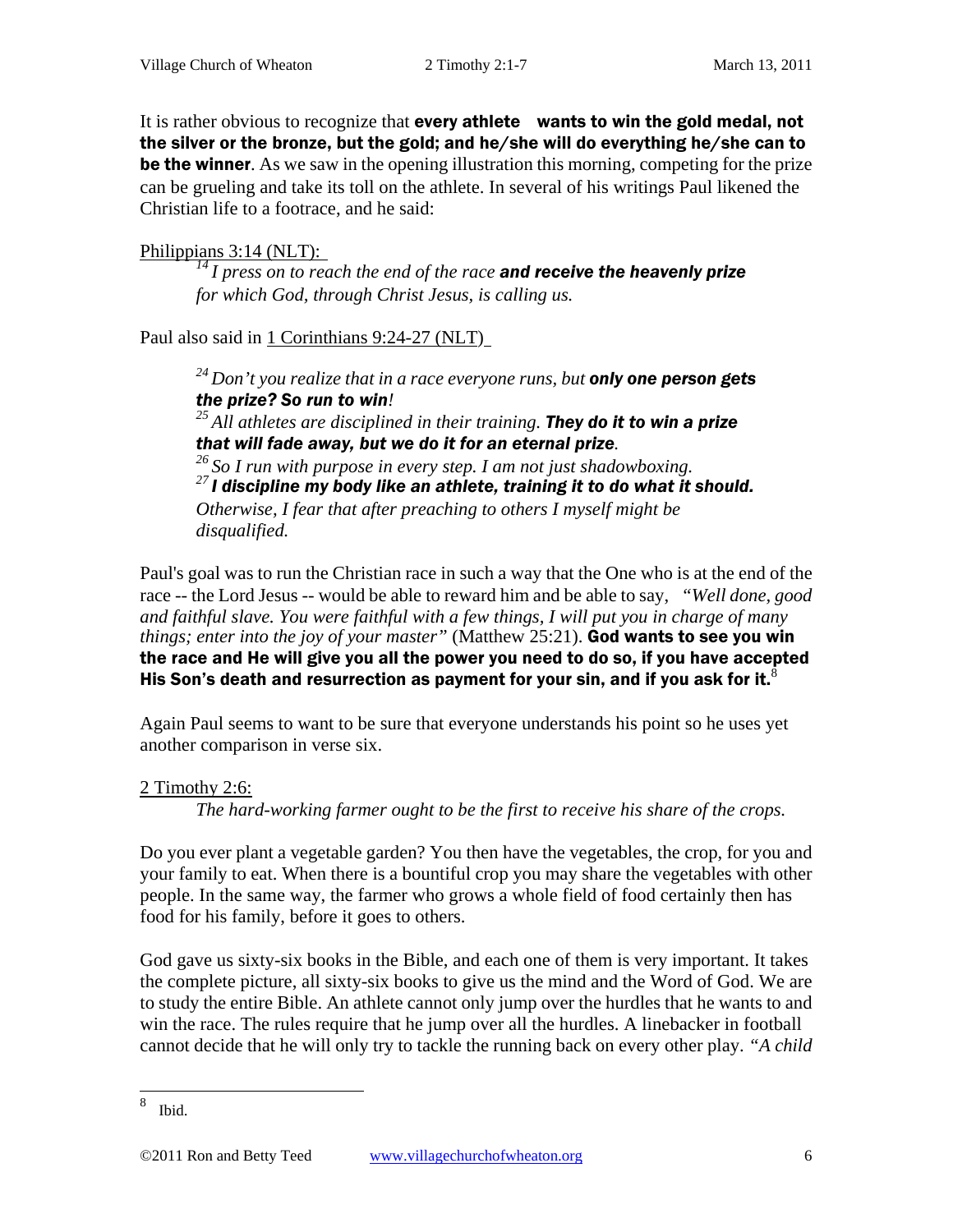*of God has to do that, too. If you're going to win, you can't take any shortcuts*."9 If you are going to eat your crop, you have to plant and cultivate the field.

2 Timothy 2:7:*7 Consider*<sup>10</sup> *what I say, for the Lord will give you understanding in everything.* 

I would ask you to look at the footnote below where I have placed a number of definitions of the word *"consider."* You will see that almost all of them hold considering something to involve deep thought and careful evaluation. Timothy is told in verse seven to focus his mind on what Paul had just said*.* Merely reading God's Word is not enough. God's Word must be studied carefully. What has been spoken must be digested, mulled over and thought about at length.

Listen to some of Christ's words and consider what they really mean.

### Matthew 11:28-30**:**

<sup>28</sup> "Come to Me, all who are weary and heavy-laden, and I will give you rest. *29 "Take My yoke upon you and learn from Me, for I am gentle and humble in heart, and YOU WILL FIND REST FOR YOUR SOULS. 30 "For My yoke is easy and My burden is light."* 

#### Matthew 13:34:

*34 All these things Jesus spoke to the crowds in parables, and He did not speak to them without a parable.* 

### Matthew 15:15-20:

*15 Peter said to Him, "Explain the parable to us."* 

*16 Jesus said, "Are you still lacking in understanding also?* 

*17 "Do you not understand that everything that goes into the mouth passes into the stomach, and is eliminated?* 

*18 "But the things that proceed out of the mouth come from the heart, and those defile the man.* 

*19 "For out of the heart come evil thoughts, murders, adulteries, fornications, thefts, false witness, slanders.* 

*20 "These are the things which defile the man; but to eat with unwashed hands does not defile the man."* 

In writing to the Philippians Paul emphasized what we should consider and dwell on.

Philippians 4:8:

 9  $\frac{9}{10}$  Ibid.

<sup>10</sup> **consider** *verb 1* to give serious thought to; *synonyms:* contemplate, ponder, study, think (out *or* over), weigh. *related words* meditate, muse, ruminate; cogitate, reason, reflect, speculate, think; examine, inspect, look (at), scan, scrutinize, see *idioms* bestow thought to, chew the cud over, revolve (*or* turn over) in one's mind. *Merriam-Webster's Collegiate Thesaurus*.